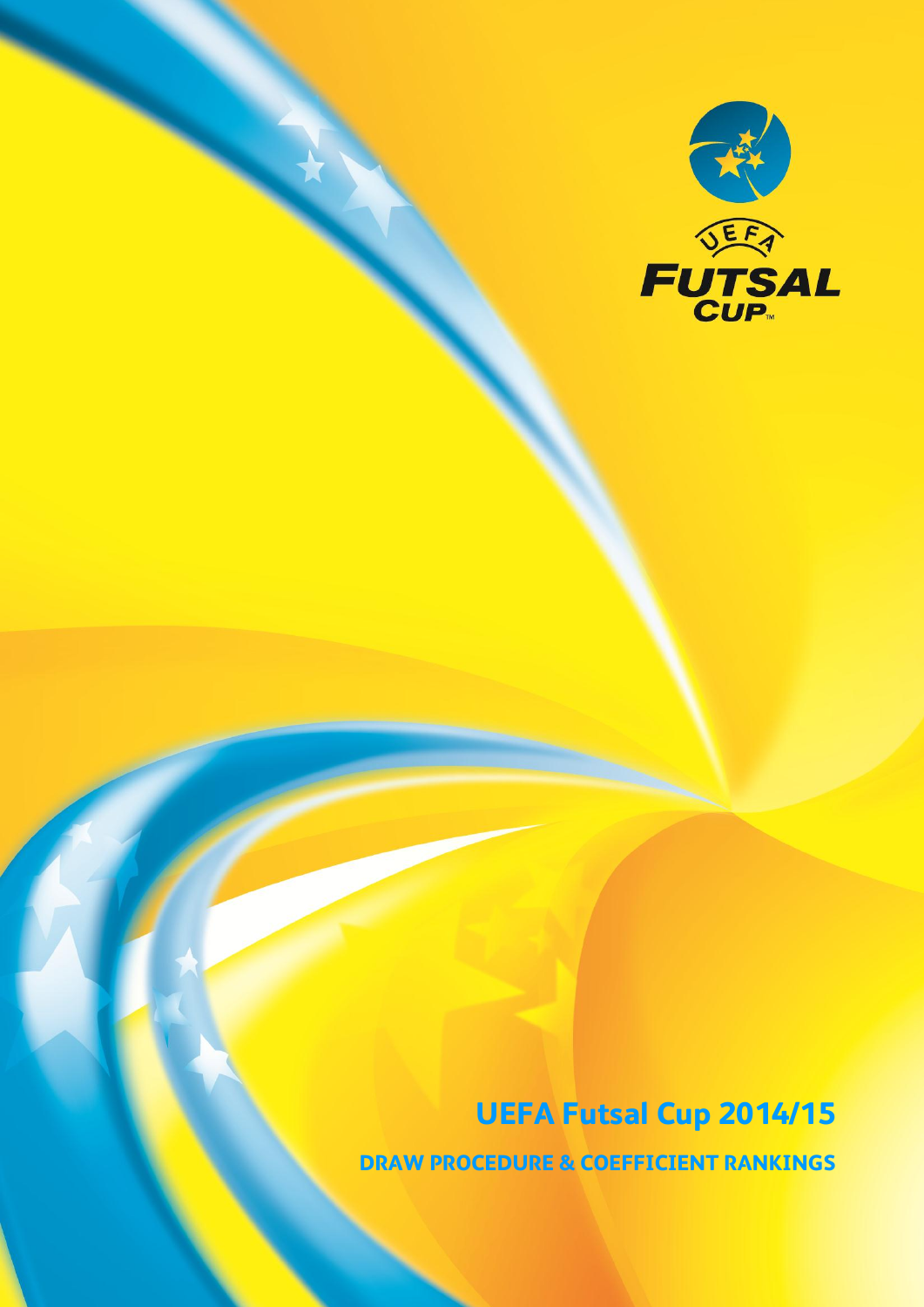

# UEFA Futsal Cup 2014/15 Preliminary & Main Round Draw Procedure

| <b>Match dates:</b> | <b>Preliminary Round:</b><br><b>Main Round:</b> | 26-31 August 2014<br>30 September - 5 October 2014 |  |
|---------------------|-------------------------------------------------|----------------------------------------------------|--|
| Location:           | <b>UEFA Headquarters, Nyon</b>                  |                                                    |  |
| Time:               | 14.00 hours CET                                 |                                                    |  |
| Date:               | Thursday, 3 July 2014                           |                                                    |  |

### Preliminary Round

The preliminary round consists of 29 clubs. The clubs enter the competition according to their coefficient ranking and therefore, the clubs ranked 21 to 49 enter the competition in this round and are drawn into 8 groups, divided into five groups of 4 teams and three groups of 3 teams. Teams are allocated in Group A to H, and their position in the group is determined by their coefficient ranking, as shown below:

- Position 1: teams ranked 21 to 28
- Position 2: teams ranked 29 to 36
- Position 3: teams ranked 37 to 44
- Position 4: teams ranked 45 to 49

The winner of each group in the preliminary round qualifies for the main round.

For the purpose of the preliminary round draw, teams are allocated in ascending order from group A to group H. Groups A to E will be composed of 4 teams and Groups F, G and H will be composed of 3 teams.

Pot 1: Hosts

- **MNK Alumnus Zagreb (Croatia)** Position 1
- **C** FC Grand Pro Varna (Bulgaria) Position 1
- **C** FC APOEL Nicosia (Cyprus) Position 1
- MNK Centar Sarajevo (Bosnia-Herzegovina) Position 2
- **Record Bielsko-Biała (Poland)** Position 2
- **C** Eden Futsal (Republic of Ireland) Position 2
- **C** FSC Schwaz (Austria) Position 3
- **C** FC Agama Podgorica (Montenegro) Position 3

The hosts are drawn into groups A to H according to their coefficient ranking.

- 
- 
- 
- 
- 
- 
-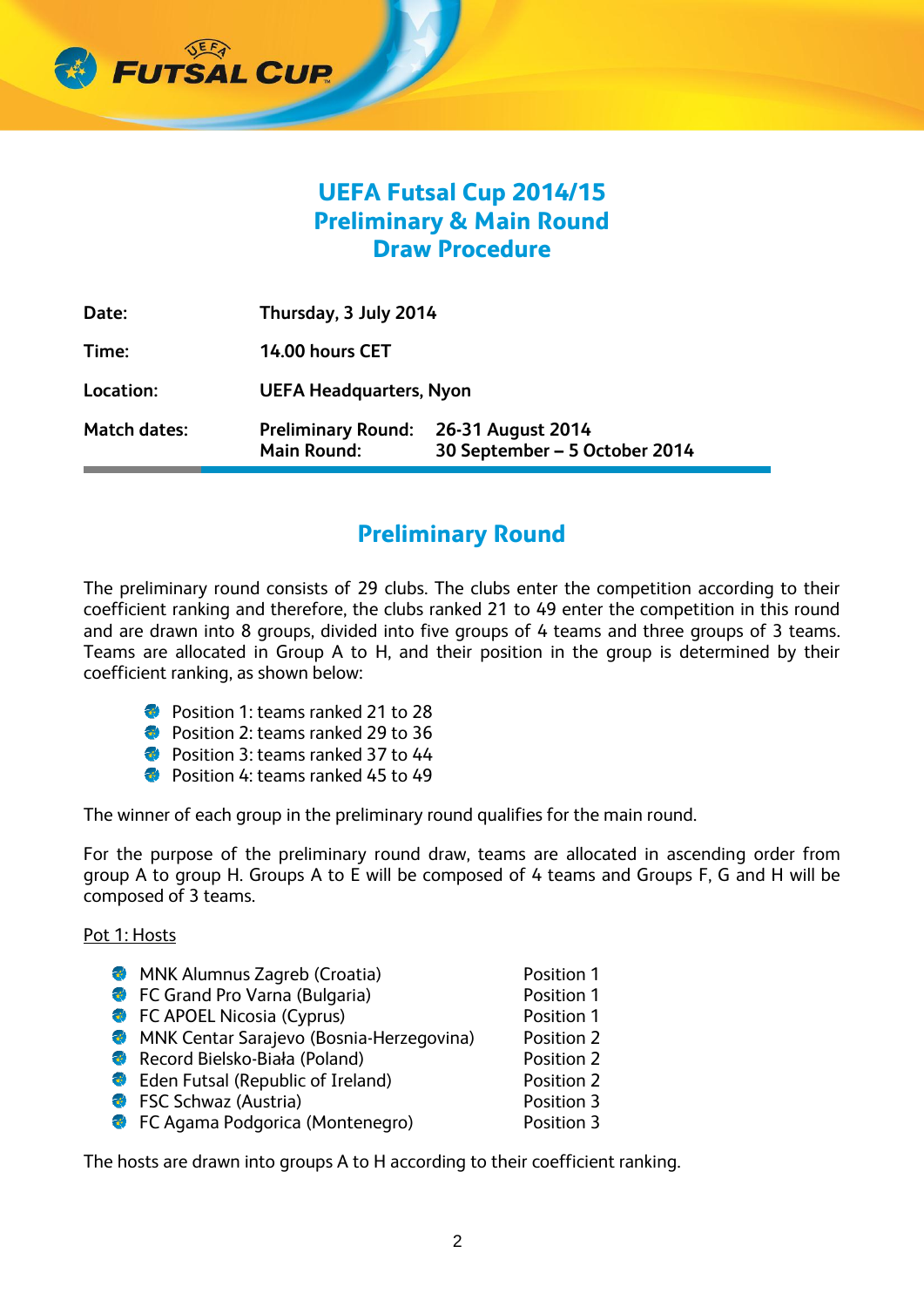

#### Pot 2: teams ranked 45 to 49, position 4

- **FC Talgrig Yerevan (Armenia)**
- KF Flamurtari Vlorë (Albania)
- FK Lokomotyvas Radviliškis (Lithuania)
- Wrexham Futsal Club (Wales)
- Gibraltar Scorpions FC (Gibraltar)

The five teams are drawn into position 4 in groups A to E.

Pot 3: teams ranked 37 to 44 (less hosts), position 3

- **C** FC Anzhi Tallin (Estonia)
- **Istanbul Üniversitesi SK (Turkey)**
- **C** FC Progress Chisinau (Moldova)
- **Malmö City FC (Sweden)**
- **Perth Saltires (Scotland)**
- Balzan FC (Malta)

The six teams are drawn into position 3 in groups A to H missing out the two groups which already have a host assigned to that position.

Pot 4: teams ranked 29 to 36 (less hosts), position 2

- **Asa Ben Gurion (Israel)**
- **København Futsal (Denmark)**
- **Uni Futsal Bulle (Switzerland)**
- **FC Encamp (Andorra)**
- **N.A.F.I. Stuttgart (Germany)**

The five teams are drawn into position 2 in groups A to H missing out the three groups which already have a host assigned to that position.

Pot 5: teams ranked 21 to 28 (less hosts), position 1

- Baku United FC (England)
- **MFC Stolitsa Minsk (Belarus)**
- **KMF Zelezarec Skopje (FYROM)**
- **S** FS Ilves Tampere (Finland)
- Hovocubo (Netherlands)

The five final teams are drawn into position 1 in groups A to H missing out the three groups which already have a host assigned to that position

All matches must be completed by 31 August 2014 at the latest.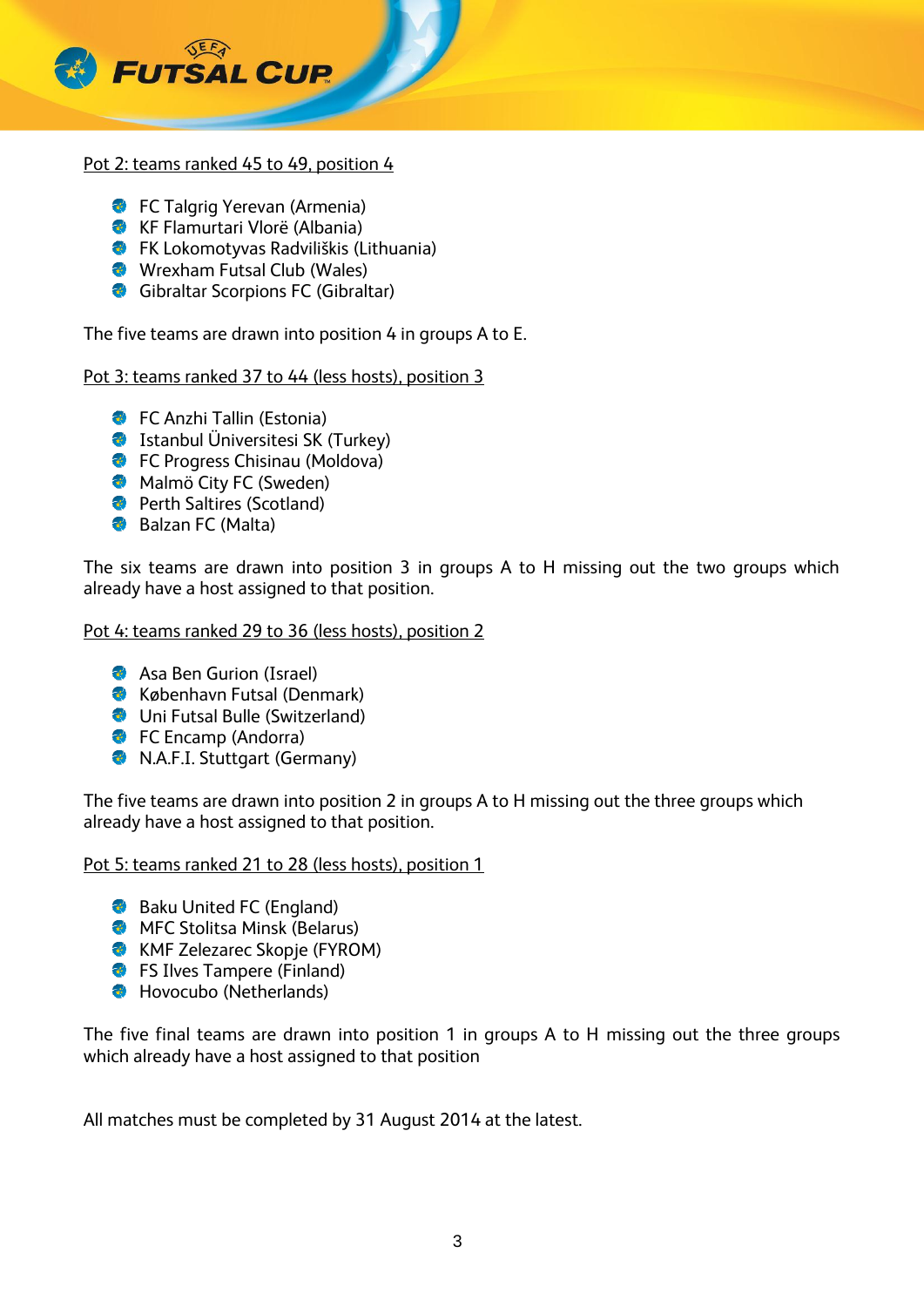# Main Round

The main round is composed of 6 groups of 4 teams i.e. 16 clubs plus the eight preliminary round group winners, i.e. 24 clubs. The clubs enter the competition according to their coefficient ranking so the clubs ranked 5 to 20 enter the competition directly into this round. Teams are allocated into Group 1 to 6 and their position in the group is determined by their coefficient ranking:

Position 1: teams ranked 5 to 10

**FUTSAL CUR** 

- Position 2: teams ranked 11 to 16
- **C** Position 3: teams ranked 17 to 20 and two preliminary round group winners
- **C** Position 4: six preliminary round group winners\*

\*Note: As there are eight preliminary round group winners to be allocated into 6 groups, the last two group winners to be drawn will be allocated into the first available slots in position 3. This means that two groups will contain two preliminary round group winners.

The winner and runner-up of each group in the main round qualifies for the Elite Round (18-23 November 2014), together with the top four clubs in Europe, i.e. title-holder FC Barcelona (Spain), Kairat Almaty (Kazakhstan), Araz Naxçivan (Azerbaijan) and Sporting Clube de Portugal (Portugal).

Teams are allocated in ascending order from group 1 to group 6

Pot 6: Hosts

| <b>C</b> KMF Ekonomac Kragujevac (Serbia) | Position 1 |
|-------------------------------------------|------------|
| ISK Dina Moskva (Russia)                  | Position 1 |
| <b>C</b> FK EP Chrudim (Czech Republic)   | Position 1 |
| Nikars Riga (Latvia)                      | Position 2 |
| MVFC Berettyóújfalu (Hungary)             | Position 2 |
| <b>KMN Kobarid (Slovenia)</b>             | Position 3 |
|                                           |            |

The hosts are drawn into groups 1 to 6 according to their coefficient ranking.

Pot 7: 8 winners from the Preliminary Round

- **Preliminary Round Winner Group A**
- **Preliminary Round Winner Group B**
- **Preliminary Round Winner Group C**
- **Preliminary Round Winner Group D**
- **Preliminary Round Winner Group E**
- **Preliminary Round Winner Group F**
- **Preliminary Round Winner Group G**
- **Preliminary Round Winner Group H**

The eight preliminary round group winners are drawn into position 4 in groups 1 to 6 and the remaining two are drawn into the first available slots in position 3.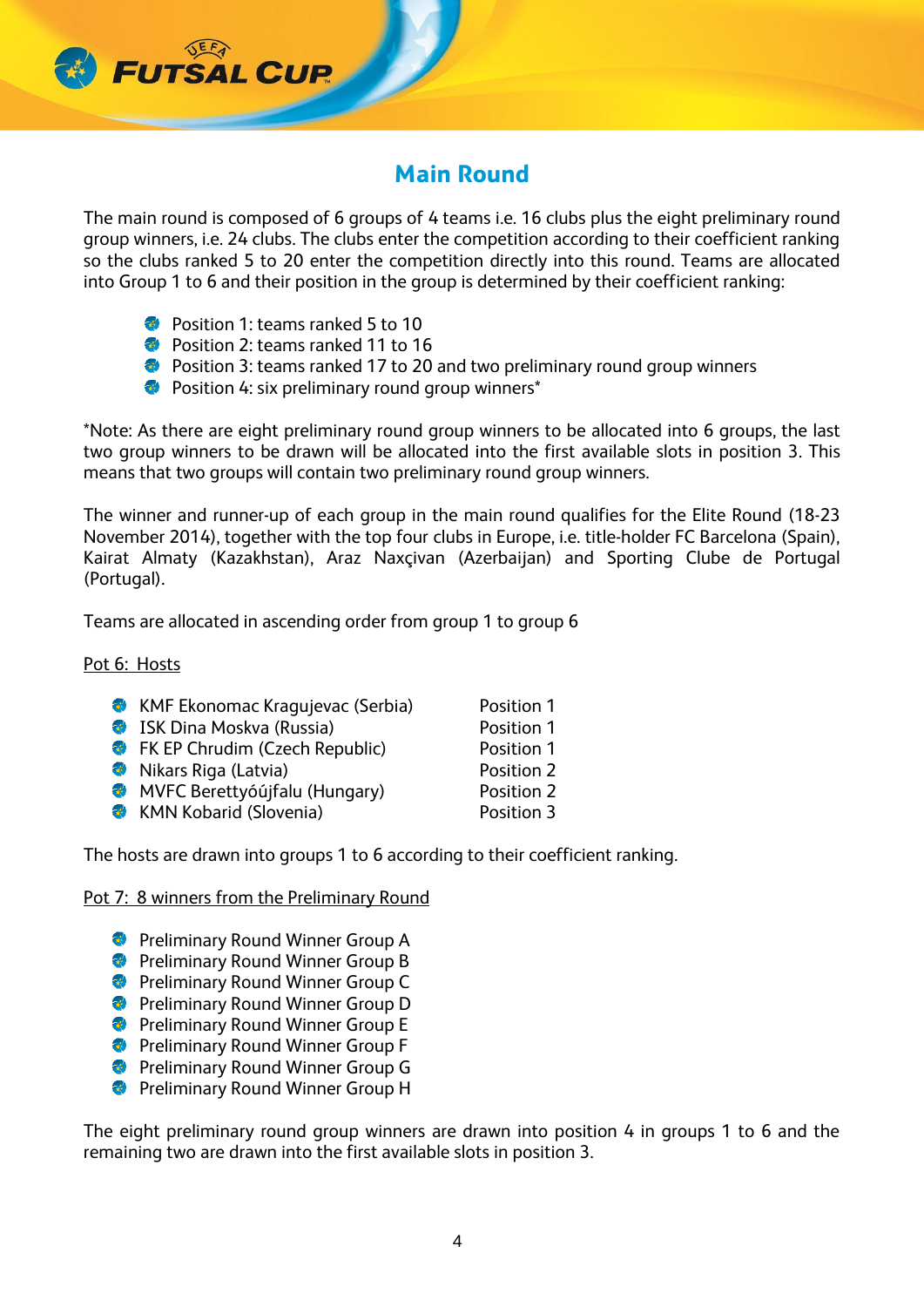

Pot 8: teams ranked 17 to 20 (less Group with PR group winners and hosts), position 3

- Vegakameratene (Norway)
- **Athina'90 (Greece)**
- **C** FC Deva (Romania)

The three remaining teams are drawn into the remaining position 3 slots i.e. missing out the groups which already have a host/preliminary round group winner assigned to that position.

### Pot 9: teams ranked 11 to 16 (less hosts), position 2

- **C** Luparense C/5 (Italy)
- **C** FC Lokomotiv Kharkov (Ukraine)
- **C** Futsal Team Charleroi (Belgium)
- Sporting Club de Paris (France)

The four teams are drawn into position 2 in groups 1 to 6 missing out the two groups which already have a host assigned to that position.

Pot 10: teams ranked 5 to 10 (less host), position 1

- **Inter FS (Spain)**
- Iberia Star Tbilisi (Georgia)
- **Slov-Matic Bratislava (Slovakia)**

The three remaining teams are drawn into position 1 in groups 1 to 6 missing out the three groups which already have a host assigned to that position

Please note that all matches must be completed by 5 October 2014.



GOOD LUCK TO ALL TEAMS !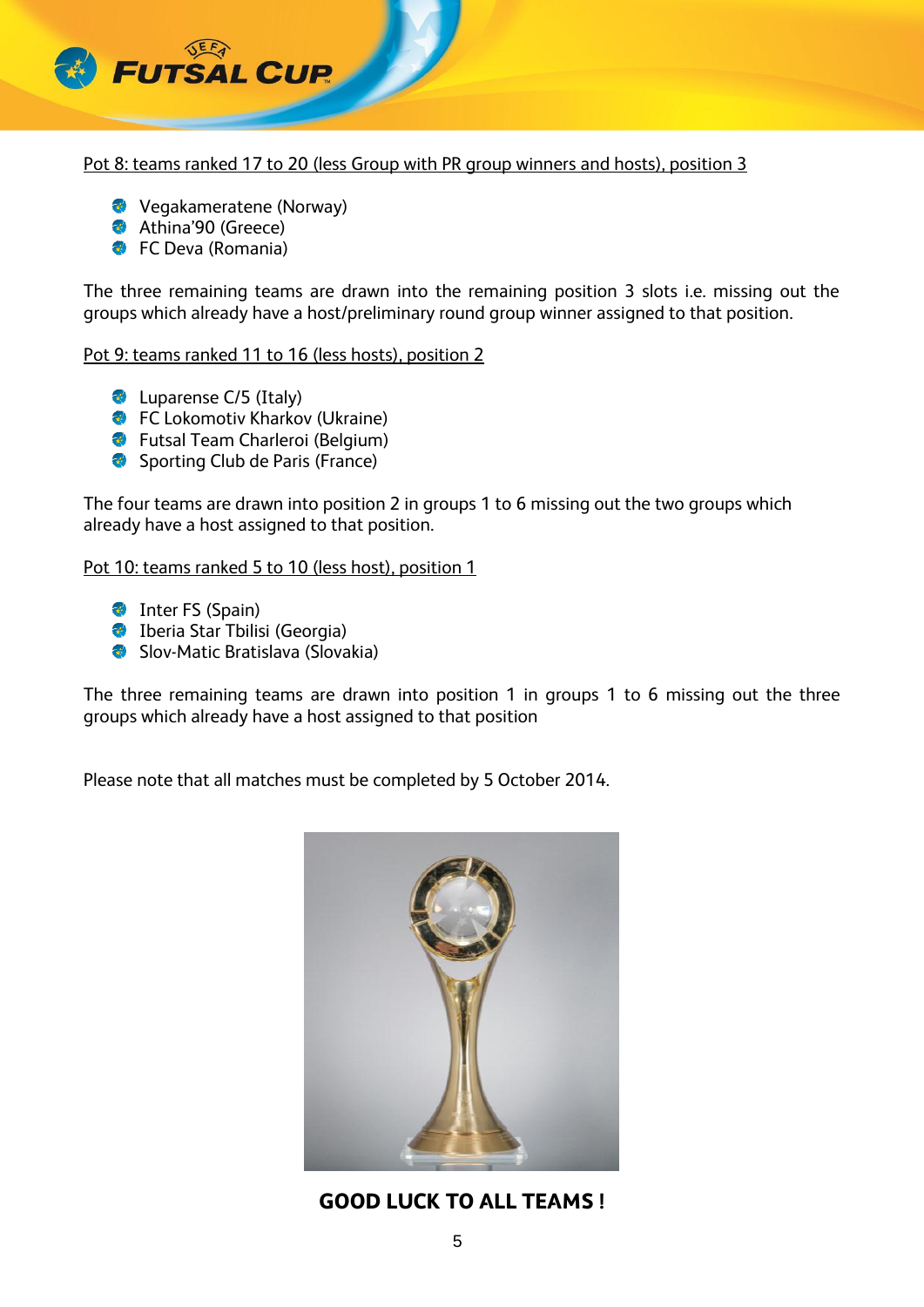

| Rank            | <b>ASSOCIATION</b>                | <b>Coefficient</b><br><b>Futsal Cup</b><br><b>CLUB</b> (in bold, the hosts)<br>2014/15 |                | <b>Competition</b><br><b>Phases</b> |                   | since last<br>Evolution<br>(Country)<br>season |                  |
|-----------------|-----------------------------------|----------------------------------------------------------------------------------------|----------------|-------------------------------------|-------------------|------------------------------------------------|------------------|
| $\overline{1}$  | Spain 1 (title-holder)            | <b>FC Barcelona</b>                                                                    | 62.167         |                                     |                   | <b>Round</b>                                   | $+2$             |
| $\overline{2}$  | <b>Kazakhstan</b>                 | <b>Kairat Almaty</b>                                                                   | 48.667         |                                     |                   |                                                | $-1$             |
| 3               | Azerbaijan                        | <b>Araz Naxçivan</b>                                                                   | 27.501         |                                     |                   | Elite                                          | $+5$             |
| 4               | Portugal                          | <b>Sporting Clube de Portugal</b>                                                      | 23.500         |                                     |                   |                                                | $\mathbf 0$      |
| 5               | <b>Serbia</b>                     | <b>KMF Ekonomac Kragujevac</b>                                                         | 22.500         |                                     |                   |                                                | $+2$             |
| $6\phantom{1}6$ | Spain 2                           | <b>Inter FS</b>                                                                        | 22.500         |                                     |                   |                                                | n/a              |
| 7               | Georgia                           | <b>Iberia Star Tbilisi</b>                                                             | 22.001         |                                     |                   |                                                | $-2$             |
| 8               | <b>Russia</b>                     | <b>ISK Dina Moskva (NEW)</b>                                                           | 20.500         |                                     |                   |                                                | $-6$             |
| 9               | <b>Czech Republic</b>             | <b>FK EP Chrudim</b>                                                                   | 18.500         |                                     |                   |                                                | $\mathbf 0$      |
| 10              | Slovakia                          | <b>Slov-Matic Bratislava</b>                                                           | 16.500         |                                     |                   |                                                | $\mathbf 0$      |
| 11              | Italy                             | Luparense C/5                                                                          | 10.834         |                                     | round             |                                                | $+6$             |
| 12              | <b>Ukraine</b>                    | <b>FC Lokomotiv Kharkov</b>                                                            | 10.666         |                                     |                   |                                                | $+8$             |
| 13              | Latvia                            | <b>FK Nikars Riga</b>                                                                  | 9.999          |                                     | Main <sub>I</sub> |                                                | $+3$             |
| 14              | <b>Belgium</b>                    | <b>Futsal Team Charleroi</b>                                                           | 8.751          |                                     |                   |                                                | $+5$             |
| 15              | Hungary                           | <b>MVFC Berettyóújfalu</b>                                                             | 6.834          |                                     |                   |                                                | $-4$             |
| 16<br>17        | France                            | <b>Sporting Club de Paris</b>                                                          | 6.500          |                                     |                   |                                                | $+7$             |
|                 | Norway                            | Vegakameratene<br><b>KMN Kobarid</b>                                                   | 5.499          |                                     |                   |                                                | $+5$<br>$-4$     |
| 18              | Slovenia                          | Athina '90                                                                             | 5.167          |                                     |                   |                                                |                  |
| 19<br>20        | Greece                            | FC Deva (NEW)                                                                          | 5.000<br>4.333 |                                     |                   |                                                | $+2$<br>$-7$     |
| 21              | Romania<br>Croatia                | <b>MNK Alumnus Zagreb (NEW)</b>                                                        | 3.834          | Round<br>Preliminary                |                   |                                                | $-3$             |
| 22              | England                           | <b>Baku United FC</b>                                                                  | 3.500          |                                     |                   |                                                | $+16$            |
| 23              | <b>Belarus</b>                    | <b>MFC Stolitsa Minsk (NEW)</b>                                                        | 3.500          |                                     |                   |                                                | $+8$             |
| 24              | <b>FYROM</b>                      | <b>KMF Zelezarec Skopje</b>                                                            | 3.251          |                                     |                   |                                                | $+2$             |
| 25              |                                   | <b>FC Grand Pro Varna</b>                                                              |                |                                     |                   |                                                | $+5$             |
| 26              | <b>Bulgaria</b><br><b>Finland</b> |                                                                                        | 3.083<br>2.999 |                                     |                   |                                                | $-2$             |
|                 | <b>Netherlands</b>                | <b>FS Ilves Tampere</b>                                                                |                |                                     |                   |                                                |                  |
| 27              |                                   | Hovocubo (NEW)<br><b>FC APOEL Nicosia (NEW)</b>                                        | 2.834          |                                     |                   |                                                | $-12$            |
| 28              | <b>Cyprus</b>                     |                                                                                        | 2.834          |                                     |                   |                                                | $-13$            |
| 29              | Bosnia-Herzegovina                | <b>MNK Centar Sarajevo (NEW)</b>                                                       | 2.833          |                                     |                   |                                                | $\mathbf 0$      |
| 30              | <b>Israel</b>                     | <b>Asa Ben Gurion</b>                                                                  | 2.584          |                                     |                   |                                                | $-3$             |
| 31              | Poland                            | <b>Record Bielsko-Biała (NEW)</b>                                                      | 2.000          |                                     |                   |                                                | $-6$             |
| 32              | <b>Republic of Ireland</b>        | <b>Eden Futsal</b>                                                                     | 1.583          |                                     |                   |                                                | -1               |
| 33              | <b>Denmark</b>                    | <b>København Futsal</b>                                                                | 1.334          |                                     |                   |                                                | $+8$             |
| 34              | <b>Switzerland</b>                | <b>Uni Futsal Bulle</b>                                                                | 1.084          |                                     |                   |                                                | $\text{-}1$      |
| 35              | Andorra                           | <b>FC Encamp</b>                                                                       | 0.999          |                                     |                   |                                                | $+8$             |
| 36              | Germany                           | N.A.F.I. Stuttgart (NEW)                                                               | 0.833          |                                     |                   |                                                | $-2$             |
| 37              | <b>Estonia</b>                    | <b>FC Anzhi Tallinn</b>                                                                | 0.750          |                                     |                   |                                                | $-1$             |
| 38              | <b>Turkey</b>                     | <b>Istanbul Üniversitesi SK</b>                                                        | 0.750          |                                     |                   |                                                | $+7$             |
| 39              | <b>Austria</b>                    | <b>FSC Schwaz (NEW)</b>                                                                | 0.667          |                                     |                   |                                                | $+2$             |
| 40              | Montenegro                        | <b>FC Agama Podgorica (NEW)</b>                                                        | 0.667          |                                     |                   |                                                | -8               |
| 41              | Moldova                           | <b>FC Progress Chisinau (NEW)</b>                                                      | 0.584          |                                     |                   |                                                | $-6$             |
| 42              | <b>Sweden</b>                     | Malmö City FC (NEW)                                                                    | 0.417          |                                     |                   |                                                | $+3$             |
| 43              | <b>Scotland</b>                   | <b>Perth Saltires</b>                                                                  | 0.334          |                                     |                   |                                                | $-3$             |
| 44              | <b>Malta</b>                      | <b>Balzan FC</b>                                                                       | 0.250          |                                     |                   |                                                | $\boldsymbol{0}$ |
| 45              | Armenia                           | <b>FC Talgrig Yerevan</b>                                                              | 0.250          |                                     |                   |                                                | $-5$             |
| 46              | Albania                           | <b>KF Flamurtari Vlorë</b>                                                             | 0.167          |                                     |                   |                                                | $-2$             |
| 47              | Lithuania                         | FK Lokomotyvas Radviliškis (NEW)                                                       | 0.167          |                                     |                   |                                                | $-5$             |
| 48              | <b>Wales</b>                      | <b>Wrexham Futsal Club</b>                                                             | 0.000          |                                     |                   |                                                | $-1$             |
| 49              | Gibraltar                         | <b>Gibraltar Scorpions FC (NEW)</b>                                                    | 0.000          |                                     |                   |                                                | n/a              |